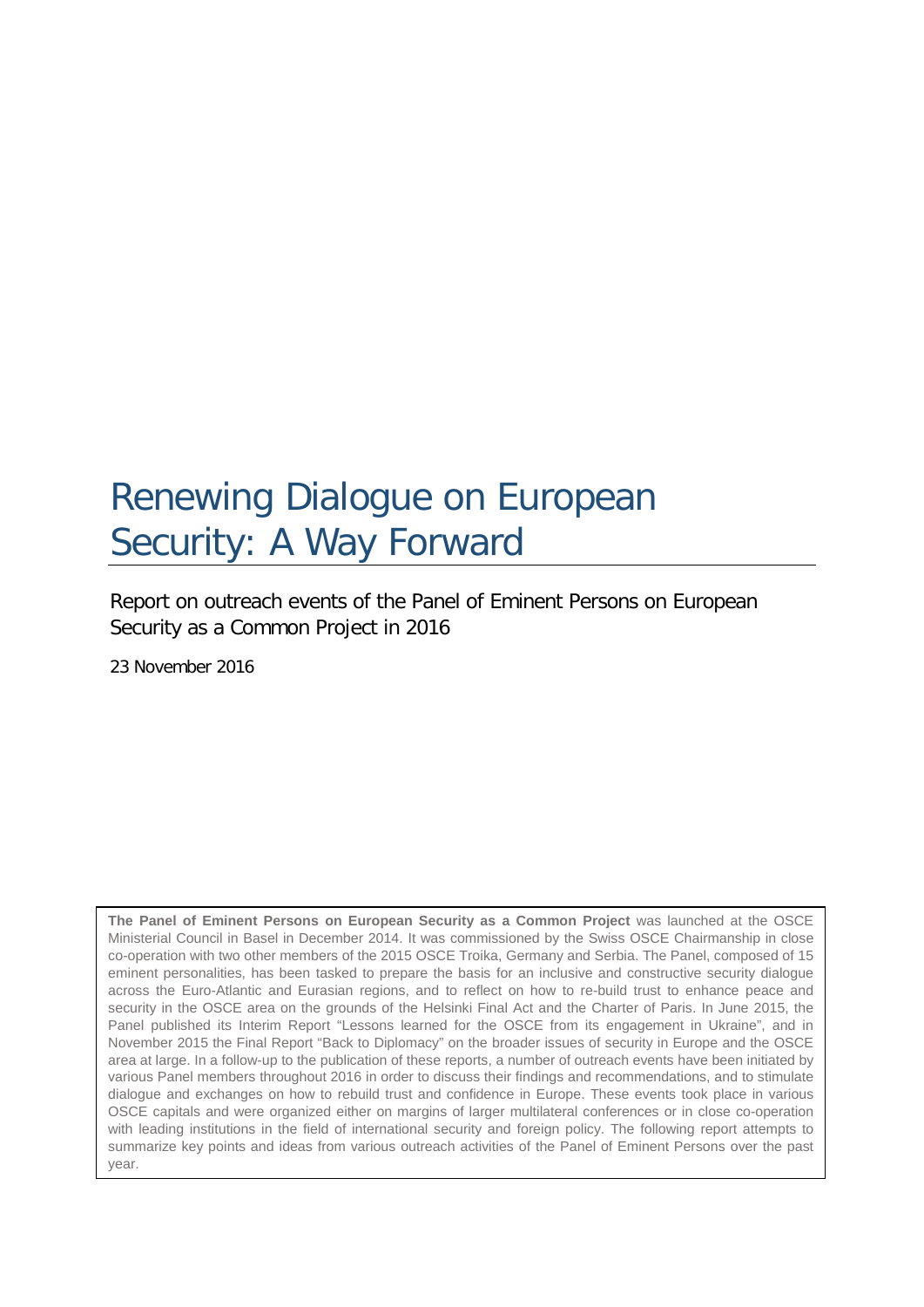# Renewing Dialogue on European Security: A Way Forward

Report on outreach events of the Panel of Eminent Persons on European Security as a Common Project in 2016

# Main Points

- The **security situation in Europe** is more **unstable and unpredictable** than one year ago when the PEP issued its final report, therefore a "robust process of active diplomacy" is even more urgent.
- The OSCE should be a used as the forum for promoting détente and dialogue as part of a "**dual-track strategy**" - NATO for deterrence, OSCE for détente.
- There is a need to capitalize on the momentum of the Steinmeier initiative and the US non-paper both calling for "**structured dialogue**".
- The dialogue should focus on a number of **cleary defined areas**, within a **specific timeframe**, with **specific objectives**.
- The dialogue process should be initiated with a **clear political signal**, i.e. at the OSCE Ministerial Council in Hamburg.
- To be successful, the process needs **buyin** from all OSCE participating States.
- A **core group** comprising the OSCE Troika and interested parties should drive forward and support (including financially) the process.
- The dialogue process should conclude with a **Summit meeting**, ideally at the end of 2017 or in early 2018.
- The OSCE should push for **risk reduction measures** to prevent military incidents and accidents, and to improve crisis management when such an incident occurs.
- Concerning the resolution of the crisis in and around **Ukraine**, there needs to be a closer link between the political and the operational levels. The OSCE should be part of a Ukraine Contact Group

(comprised of the Normandy Group and signatories to the Budapest Memorandum).

- The interim PEP report on lessons learned for the OSCE in Ukraine should be followed up, *inter alia* with a broader discussion on the future of **OSCE peace operations**.
- There is a need for a greater **analytical capacity** and a **mapping process** to better understand perceptions, and to identify areas of **convergence**.
- Steinmeier's proposal provides a good basis for initiating a new **dialogue on conventional arms control**.
- Negotiation formats for dealing with protracted conflicts should be used as a way of **building confidence among the mediators**, not just the parties to the conflicts.
- Inclusive discussion is required on the security of "**states in-between**", and more broadly on **security regimes/guarantees**.
- Activities and events under the German OSCE Chairmanship demonstrate the potential of "**economic connectivity**" as a topic for promoting cooperation, and for engaging civil society and the business community.
- More effective use of **economic confidence-building measures** is needed, particularly across boundaries.
- Structured security dialogue will be difficult, but it is essential in order to deescalate tensions and improve cooperation. As the OSCE Chairperson-in-Office said, "it would be **irresponsible not to try**".

*DISCLAIMER: This report summarizes key points and ideas from the outreach events of the Panel of Eminent Persons on European Security organized in 2016. The text was prepared by the Panel's Support Team and the views expressed herein represent interpretation of discussions and outcomes from the Panel's outreach events as perceived by the drafters. They do not necessarily reflect positions of the Panel members or of the OSCE.*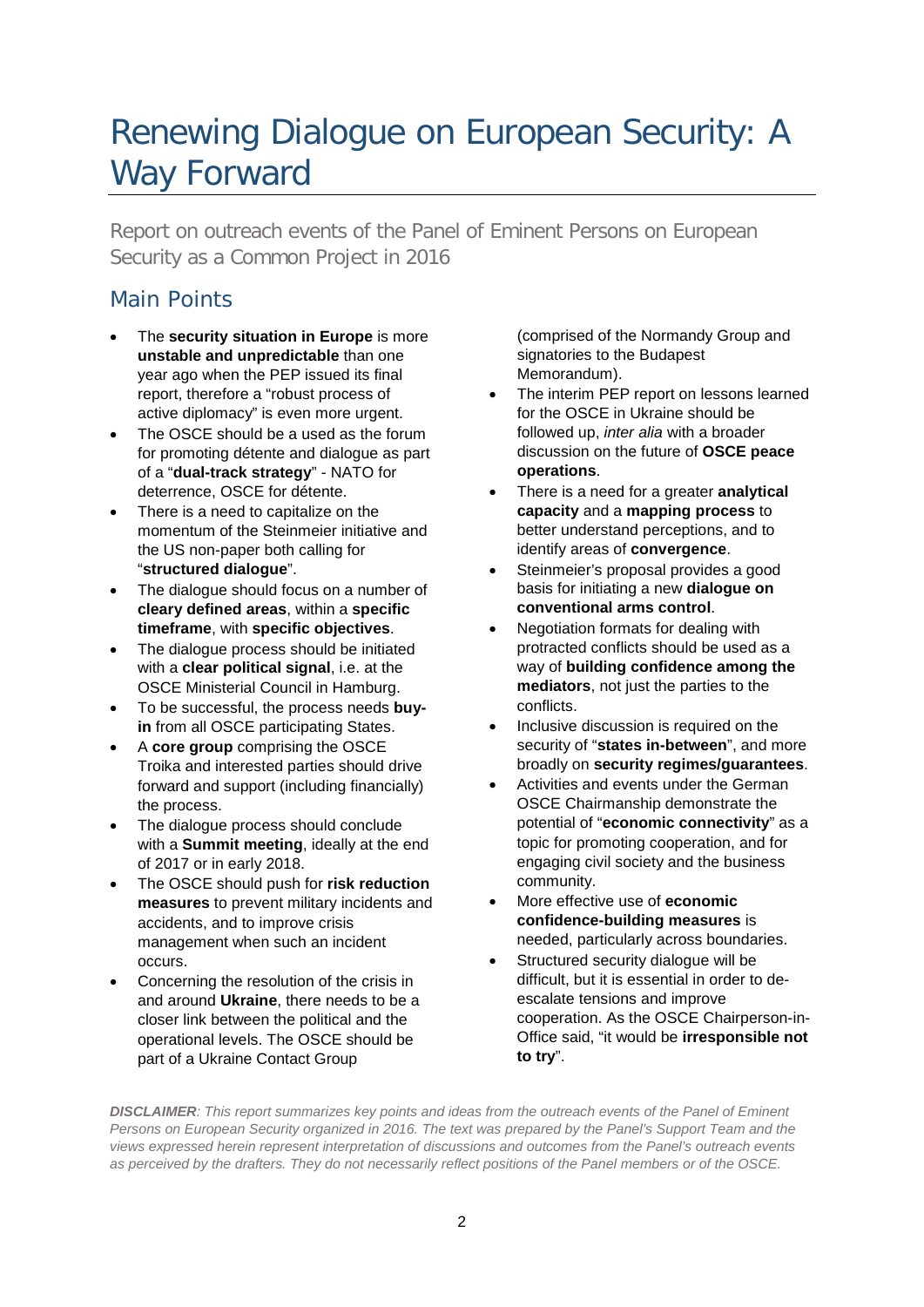### Introduction: One Year Later, More Urgent than Ever

It has been one year since the Panel of Eminent Persons on European Security as a Common Project (PEP) presented its final report entitled *Back to Diplomacy*. In it, the Panel members warned that "European security is in grave danger" and that "the situation is more uncertain and precarious" than during the Cold War. They said "this crisis can be resolved only through a **robust process of active diplomacy**".

To emphasize this point, to disseminate the findings, and to encourage a broader discussion on European security, Panel members held a number of outreach events in 2016 (see annex). During these events, Panel members repeatedly stressed the need for participating States to de-escalate tensions, de-militarize their relations, and take steps to improve the security environment in Europe.

Germany, in its capacity as OSCE Chairmanship in 2016, has taken up a number of the suggestions made by the Panel. However, the process thus far has been **slow, ad hoc and disjointed**. While there is consensus that Europe is in crisis, there is no strategy on how to get out of it.

Lately there have been some signs of change. In early July, a resolution adopted by the OSCE Parliamentary Assembly at its 25<sup>th</sup> annual session in Tbilisi welcomed the recommendations of the PEP and called on participating States to use them as a point of departure for "**substantial discussions on European security**". In an article published on 26 August 2016, OSCE Chairperson-in-Office and German Foreign Minister, Frank-Walter Steinmeier, called for "**structured dialogue**" on conventional arms control in Europe. [1](#page-2-0) This was echoed in an American non-paper of 20 September 2016 that called for a broader structured dialogue on European security. The challenge now is to figure out how such dialogue can be structured: and to initiate it.

This report recalls the main findings of the two PEP reports from 2015, and summarizes salient points raised in the PEP outreach process in 2016. It outlines the contours of a structured dialogue on European security

including possible issue areas and modalities. This is consistent with the Panel's mandate "to prepare the basis for an inclusive and constructive security dialogue across the Euro-Atlantic and Eurasian regions".

## A Dangerous and Unpredictable Security Environment

In the year since the publication of the final PEP report, the security situation in the OSCE area has deteriorated further.

The war in Syria has increased tensions between the great powers and brought them into close proximity, with sometimes deadly consequences like the shooting down of a Russian warplane by a Turkish fighter jet on 24 November 2015. There has been a dangerous number of near misses between NATO and Russian aircraft, violations of airspace, as well as the provocative buzzing of naval ships by warplanes in the Baltic and Black Seas. On the ground, snap exercises, deployments and war games in close proximity to the other side have taken place.

There has been little progress in implementing the Minsk agreements, both at the political level and on the ground. The Presidents of France, Germany, Russia and Ukraine met only once in the Normandy Format in the past year (in Berlin on 19 October 2016). Despite a cease-fire, shelling on both sides continues in eastern Ukraine and the number of fatalities and displaced persons increases daily. There is no agreement on the holding of local elections in the Donetsk and Luhansk regions, or how these elections should be organized and monitored.

Belligerent rhetoric, including veiled threats to use nuclear weapons, has increased – particularly since the NATO Summit of 8-9 July 2016. Sanctions remain in force. Arms control talks are stalled. Even worse, there is a growing risk that existing agreements will unravel. For example, in October 2016 Russia suspended implementation of a landmark agreement to dispose of weapons-grade plutonium.

As pointed out in the final PEP report, there is no commonly accepted status quo. The laws of war and the rule of law have been broken.

<span id="page-2-0"></span> <sup>1</sup> Frank-Walter Steinmeier, "Reviving Arms Control in Europe"*, Project Syndicate*, 26 August 2016.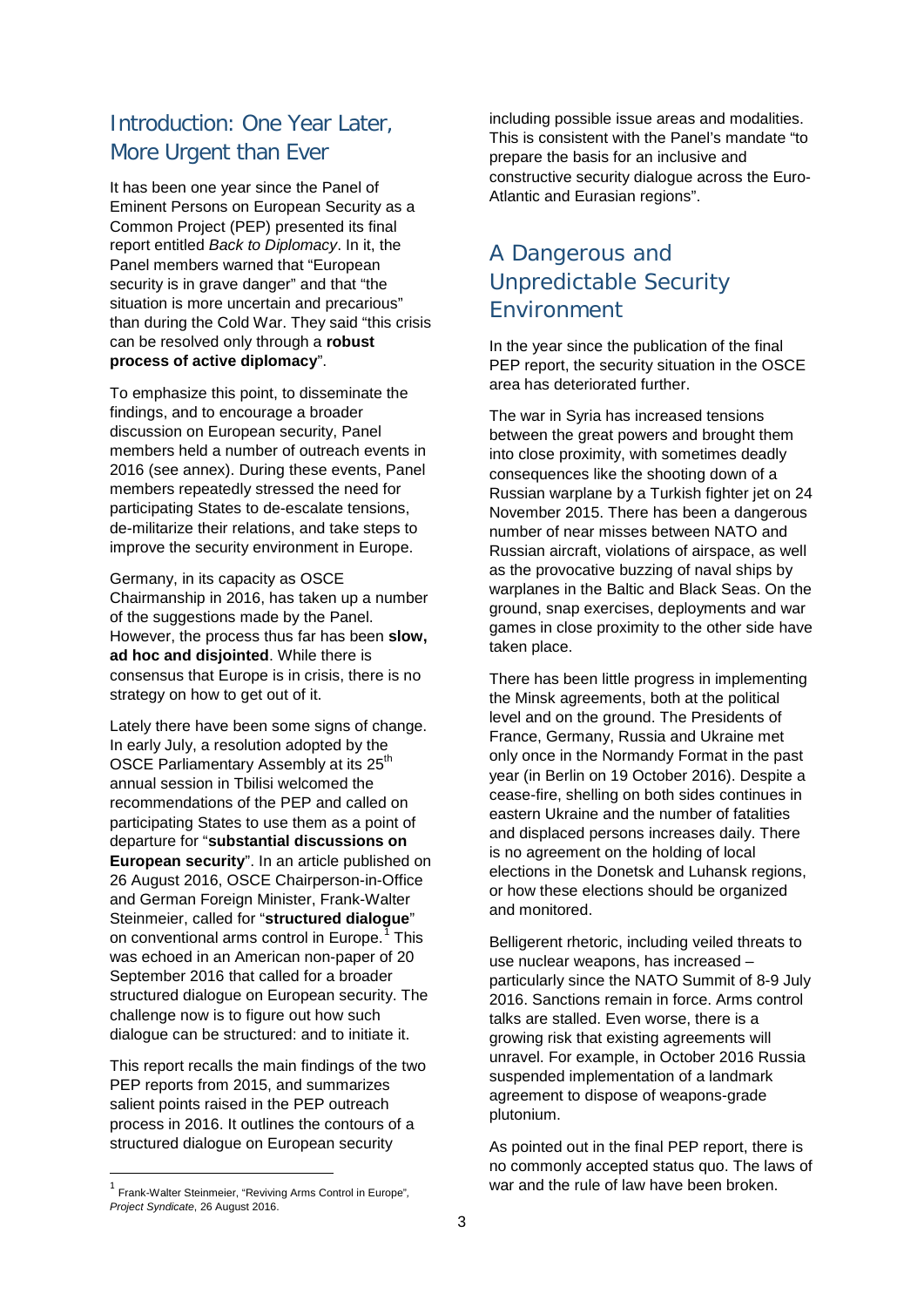Because of this heightened sense of risk and unpredictability, it is **more urgent than ever to rebuild trust and reconsolidate European security** as a common project.

#### The PEP and its follow-up

The Panel of Eminent Persons was launched under Switzerland's Chairmanship of the OSCE at the OSCE Ministerial Council in Basel in December 2014. The establishment of the Panel was controversial from the outset because some participating States disagreed with "outsourcing" a debate on fundamental issues of European security. On the other hand, this debate was not possible within OSCE negotiating and decision-making bodies because of the **toxic environment** created by the crisis in and around Ukraine in 2014. Therefore the 2015 OSCE Troika, with the support of some like-minded countries, pushed forward the initiative, even without consensus.

The Panel was also not able to come to consensus on a number of key issues. In its final report it starkly laid out competing narratives that clearly illustrate the different interpretations of events in Europe since 1990 and different views on the causes of the breakdown of trust. And while Panel members did not agree on the causes of the current crisis, they were unanimous in characterizing today's situation as the most dangerous for several decades. They also put forward a number of proposals for improving the situation. In particular, they called for a "robust political and diplomatic process" to be set in motion to overcome the present crisis.

Thus far, such a process has not started. And yet, as described above, the security situation in Europe today is even worse than a year ago.

While some states may have disagreed with the establishment of the PEP and may not have been fully satisfied with the outcome of the process, the issues that the PEP was tasked to address have not gone away. And there is still very little constructive dialogue in the OSCE.

<span id="page-3-0"></span>As one of the Panel members warned at the presentation of the final report at the 2016 Munich Security Conference, the PEP reports will either go down in history as the tombstone of a strategic process designed to enhance security and cooperation in Europe (which

began with the Corfu Process, continued with the Astana Summit, V-to-V Dialogues, and Helsinki+40), or they will be the keystone of a new process. **The choice is up to participating States**. As one participant at the outreach event in Riga on 29 October pointed out, "no expert panels can find answers to the current problems of European security as real solutions can be only those that are negotiated and implemented by policy makers. That is why the PEP report does not give answers but provides diagnosis of the situation and suggests how answers could be found."

Therefore, the challenge is to take the ideas generated by the PEP and the outreach process and see how they can be **brought back into the multilateral framework**.

## Changing Perceptions and **Narratives**

One of the most striking features of the final PEP report was a frank description of the **different interpretations of events in Europe since 1990** and the causes of the breakdown of trust. As one of the main drafters of the report, Robert Cooper, explained, the narratives show that history is contested: "The report tells the story of how the hopes of 1989 became the hostility of [2](#page-3-0)015".<sup>2</sup> As the PEP report pointed out, the "differing interpretations are both a symptom and a cause of the crisis in European security. At the very least they point to a serious failure in communication".

That **lack of communication** has continued in the past year. There are few high-level meetings or contacts. Rhetoric is increasingly belligerent. Force projection designed as a deterrent is viewed by the other side as an act of aggression. Both Russia and the West feel that the other side is making hostile and provocative moves in its vicinity. Both are testing the defences and resolve of the other. This is dangerous. As the final PEP report warned, "in the past many countries have misjudged the implications of their actions and have miscalculated the reactions of others. If they were to do so in the new circumstances this could lead to an even more dangerous confrontation". This warning was repeated in almost every PEP outreach event.

 <sup>2</sup> Robert Cooper, "Europe and Russia: Five Statements, Five Questions", Judy Dempsey's Strategic Europe, Carnegie Europe, 4 February 2016.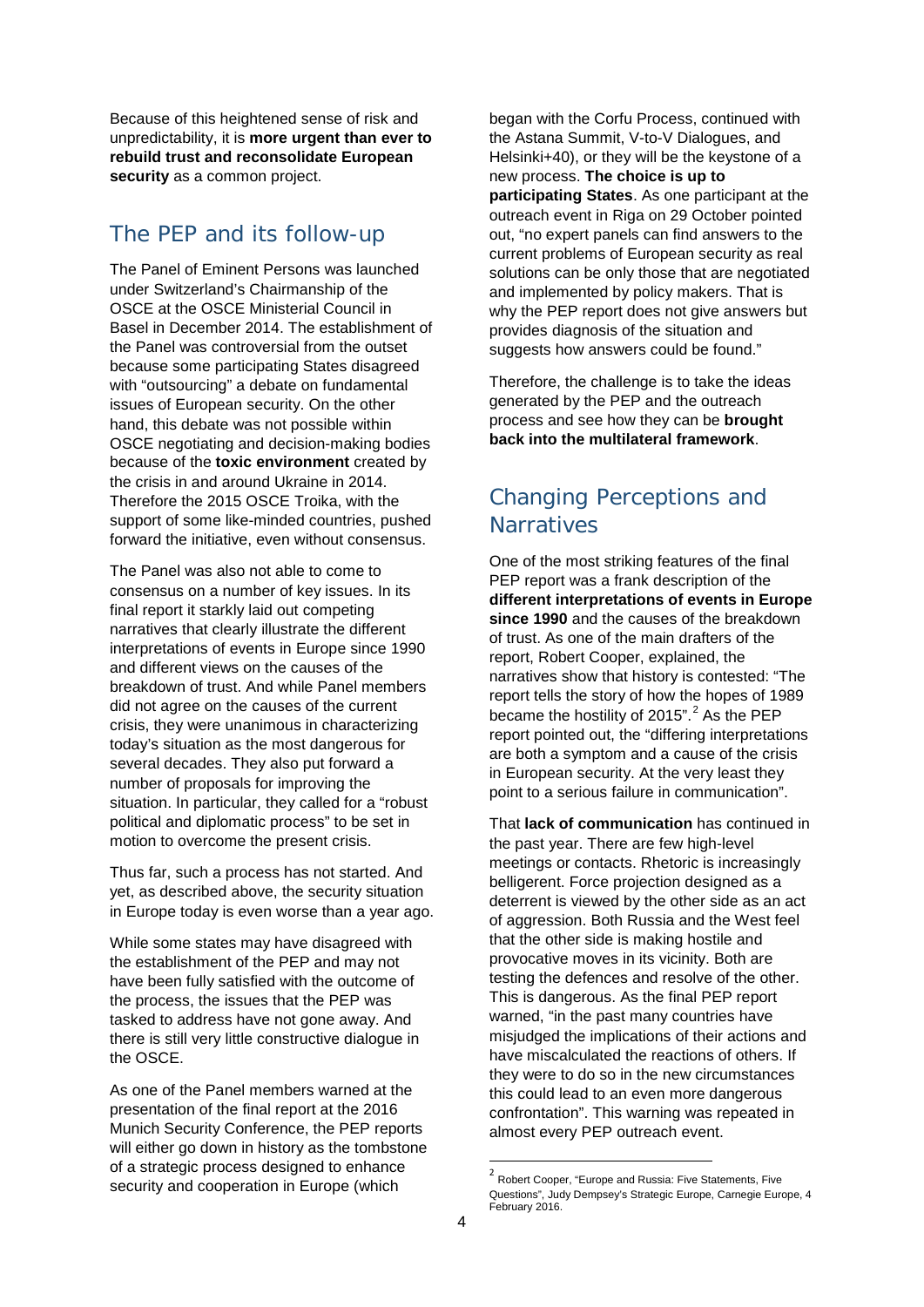In the PEP outreach process, there was a call for **greater analytical capacity to map out areas of convergence and divergence**. This point was stressed in the US non-paper which suggested that a structured dialogue should include "Threat perceptions of OSCE participating States in all three dimensions, including current and protracted conflicts, as well as transnational and multidimensional threats and challenges". Carrying out such a process at the inter-state, rather than the academic, level could be a confidence-building measure in itself, like the *OSCE Strategy to Address Threats to Security and Stability in the Twenty-First Century* from December 2003. In the process of working on such an updated strategy, participating States could realize that they have more in common then they think – and that addressing most challenges to national security requires multilateral cooperation.

Another over-arching priority – emphasized in several of the outreach meetings – is the **need to change the narrative**. For example, as one speaker at a PEP outreach event said, there is no point in warning about a new Cold War: we are already in it. Therefore, it is essential to understand the danger and the sense of urgency, and move back from the brink instead of further brinkmanship. If the parties admit that they are in a state of confrontation, they should work to manage and structure such confrontation. As the Chair of the PEP put it in an article that appeared in the *Financial Times* on 24 January 2016, "a return to jointly managed stability would be good for all".<sup>[3](#page-4-0)</sup>

At a number of PEP outreach events, like the meetings in London, participants called for a **"double-track strategy": deterrence and détente**. While most of the attention has been on strengthening NATO's defence capabilities, several PEP members underlined the need for keeping channels of dialogue open through the OSCE. As PEP Chair Wolfgang Ischinger wrote in an essay in Spiegel Online just before the Warsaw NATO Summit, "we need to make sure the two tracks are well-balanced: visible military measures, yes, but please more than just fuzzy rhetoric on the second, on the cooperative side!" [4](#page-4-1)

Many participants in PEP outreach events acknowledged that the **OSCE is the most inclusive and comprehensive forum for addressing European security issues** and should therefore be used more robustly to restore peace, cooperation and stability. For instance, at the meeting in Rome on 8 March the European Union was encouraged to work more effectively with and through the OSCE. This idea was taken up in the EU Global Strategy, issued in June 2016, which says that the OSCE "lies at the heart of the European security order. The EU will strengthen its contribution within and its cooperation with the OSCE as a pillar of European security".<sup>[5](#page-4-0)</sup>

In a PEP outreach event, one participant cautioned against making simplistic parallels with the past. The world today is considerably different than that of the 1980s. While there are tensions between Russia and the West reminiscent of the Cold War, the global landscape has changed and states – including the most powerful – are confronted with common threats that they did not face to such a degree before 1990, including cyber threats, massive movements of people, organized crime, violent extremism, and climate change. Therefore, the rhetoric of the past should be avoided. Instead, fresh thinking and approaches should be taken to address shared threats and challenges. To this end, it would be particularly useful to engage youth.

It was also stressed that it is vital to **change the narrative away from a confrontational and bipolar "spheres of influence" mentality**; Europe's new neighbourhood vs. Russia's "near abroad" – Euro-Atlanticism vs. Eurasianism. And we should move back to the idea of common and indivisible security, and the vision of a European security community. As the OSCE Chairperson-in-Office wrote in his editorial: "increased security for one side must not be perceived by the other side as reducing its own security".<sup>[6](#page-4-2)</sup>

The bottom line is to **re-establish order in Europe**. A recurrent theme in PEP meetings and outreach events was the need for a rulesbased system. As Wolfgang Ischinger wrote,

<span id="page-4-0"></span><sup>&</sup>lt;sup>3</sup> Wolfgang Ischinger, "The end of the cold war proves diplomacy can work today", *Financial Times*, 24 January 2016. <sup>4</sup> Wolfgang Ischinger, "How to Deal with an Aggressive, Yet Weak

<span id="page-4-2"></span><span id="page-4-1"></span>Power", *Spiegel Online*, 07 May 2016.

 <sup>5</sup> See "Shared Vision, Common Action: A Stronger Europe", *<sup>A</sup> Global Strategy for the European Union's Foreign and Security* 

*Prank-Walter Steinmeier, Project Syndicate* (Ibid.).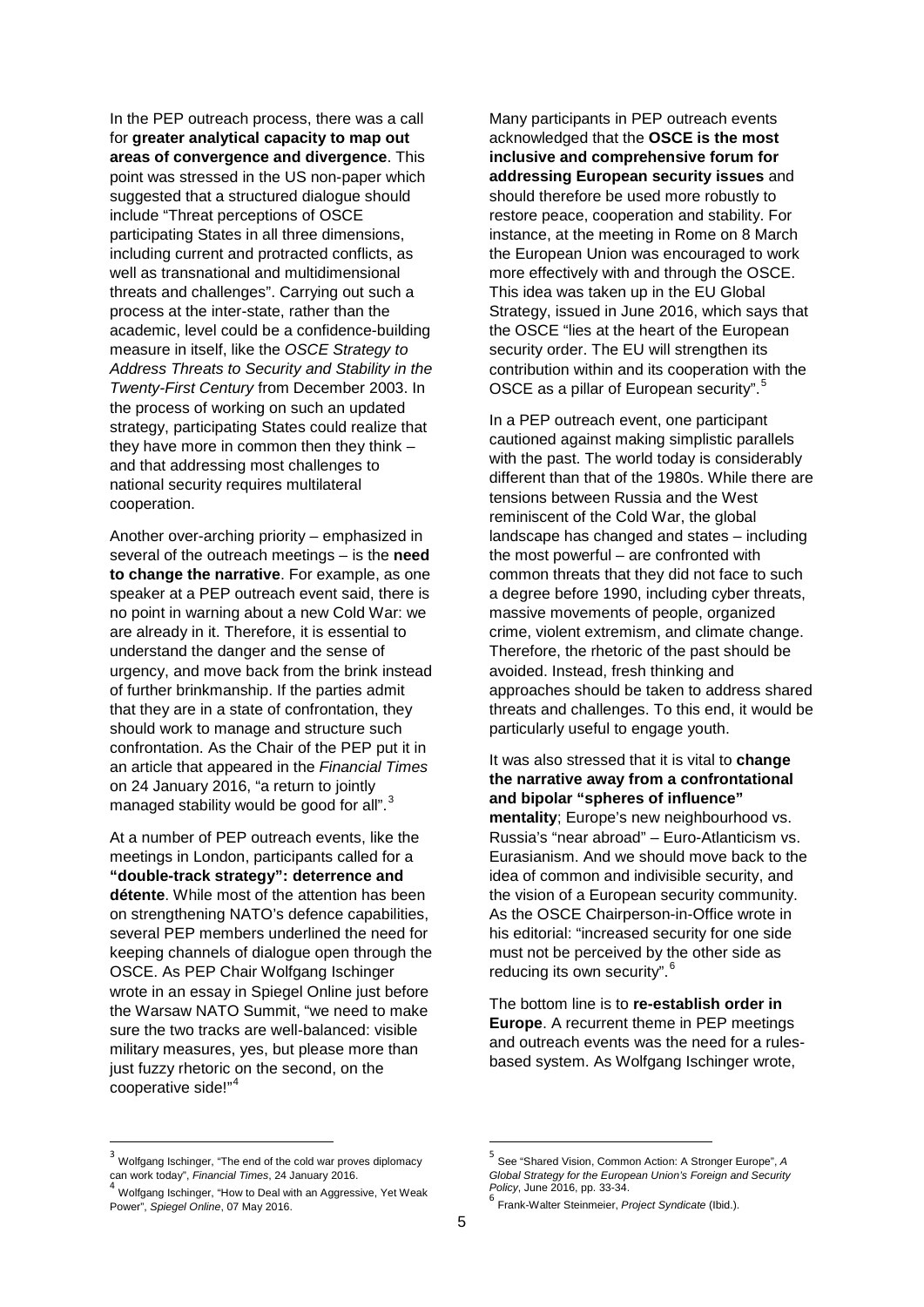"we do not need new rules. We need to create a context where the existing rules can work".<sup>[7](#page-5-0)</sup>

#### Risk-reduction measures

The first and most urgent step identified by the Panel was the **need for more effective measures to reduce the risk of military accidents or incidents**. This view was widely shared among participants in the PEP's outreach activities. For example, at a PEPrelated event at the GLOBSEC in Bratislava, many speakers expressed concerns that a military accident or incident could quickly escalate and trigger an unintended direct confrontation. Unfortunately, as pointed out in a recent report by the European Leadership Network, such dangerous close encounters have become part of the "new normal".<sup>[8](#page-5-1)</sup>

To deal with this issue, the Panel recommended the **reactivation of the NATO-Russia Council** (NRC). A meeting of the NRC was held on 13 July 2016, but little progress was made.

Currently, there are a number of bilateral agreements between NATO member states and Russia, based in particular on the model of the US-Russia agreement on the prevention of Incidents at Sea from 1972. As the PEP report pointed out, existing bilateral agreements, including the US-Russia Air Safety Protocol on Syria or the US-China agreement also provide possible models.

In general, according to the experts, the issue is best dealt with bilaterally, it is highly technical, and requires operational decisions in real-time.<sup>[9](#page-5-2)</sup>

That said, there is **scope for the OSCE to play a role in this issue**. The 2011 Vienna Document contains relevant risk reduction mechanisms. These could be further enhanced, particularly related to consultation and cooperation as regards unusual military activities as well as hazardous incidents.

In the Panel's outreach activities in Washington on 19-20 May 2016, several experts noted the need, not only for an incidence avoidance mechanism, but also **a crisis management mechanism** for dealing with the situation after such an incident occurs ("the day after").

However, this issue, like others, cannot be dealt with in an apolitical vacuum. States are provoking incidents to test each other, and to show resolve. This is due to an overall lack of trust. Therefore, the challenge is to improve relations at a political level in order to reduce military engagement.

The sticking point is the Minsk agreements.

## Ukraine: from cease-fire to peace agreement

In the past year, there has been little progress in the **implementation of the Minsk agreements**. At the highest political level, there has been only one meeting of the Normandy Group. The Trilateral Contact Group has continued its work, including through Working Groups on Political Issues, Humanitarian Issues, and Security Issues. The Special Monitoring Mission (SMM) has grown in size in order to more effectively monitor the cease-fire. But the SMM's daily reports show that the cease-fire is regularly violated on both sides.

A major sticking point has been organizing and running **elections in the Donetsk and Luhansk regions**. According to the Minsk agreement of 11 February 2015, these elections are supposed to be held in accordance with relevant OSCE standards and monitored by OSCE/ODIHR. However, the conditions are not yet ripe to hold such elections, nor is the security situation stable enough to enable monitors to work safely in many localities. This has set off a debate on how to create adequate conditions, *inter alia* by having armed personnel (i.e. police) working under the OSCE flag. This issue was discussed during the Panel's visit to Kyiv on 30 April 2015. At the time, it was noted that the SMM is a civilian monitoring operation and that any change to its mandate could open a wider debate. The merits of a possible OSCE hybrid operation (i.e. OSCE/EU or OSCE/UN) were also discussed, along with alternatives to an OSCE presence. This issue was hotly debated at the PEP outreach event in Kyiv on 15 September 2016. But none of these hybrid options was considered politically possible under the circumstances. This remains the case today.

<span id="page-5-0"></span> <sup>7</sup> Wolfgang Ischinger, *Financial Times* (Ibid.).

<span id="page-5-1"></span><sup>8&</sup>lt;br>8 See "Avoiding Hazardous Incidents in the Euro-Atlantic Area", workshop report of the European Leadership Network, 21-22 September 2016.

<span id="page-5-2"></span><sup>9</sup> Ibid.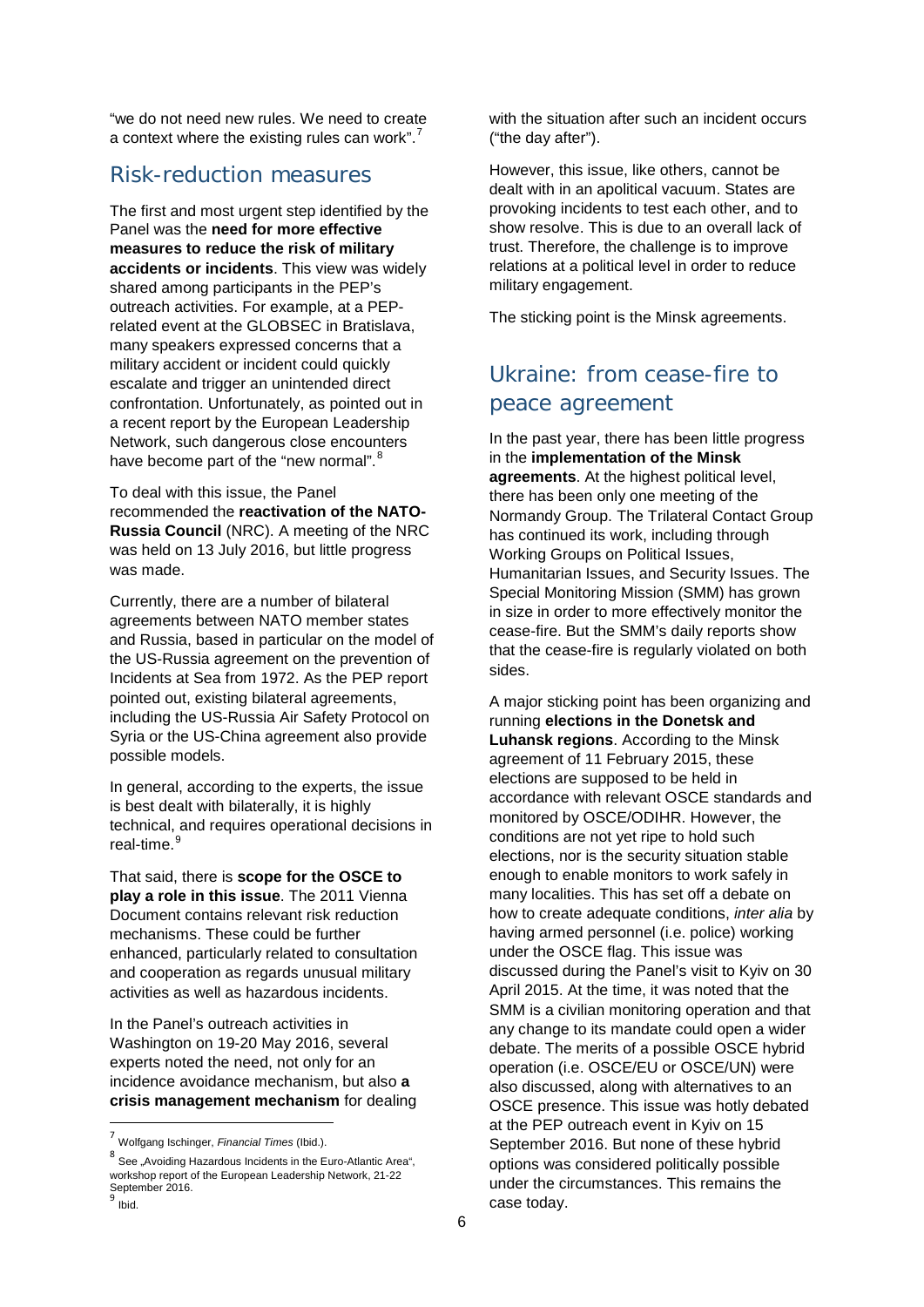However, the Panel recommended **reinforcing the operations and capabilities of the SMM** so that, as well as monitoring, it can contribute to building peace. This has been done, particularly through brokering local truces, confidence-building measures, and facilitating the delivery of humanitarian assistance. In its interim report, the Panel pointed out that there is further scope for the SMM in this area – for the Mission "to move in the direction of deescalation and reconciliation".

Since the PEP's interim report, the mission's strength has increased to close to 700 monitors, most of whom are stationed in the east of the country. The SMM has made effective use of technology, not least to overcome restrictions on movement and access. However, its work remains handicapped by many of the issues raised in the interim report. These should be addressed, along with a wider discussion on the future of OSCE peace operations based, inter alia, on lessons learned from the organization's work in Ukraine outlined in the PEP's interim report.

The PEP final report notes that the **implementation of the Minsk agreements** "will provide not a solution to the crisis, but a breathing space". This point was stressed by one of the Panel members in an outreach event at the 2016 Munich Security Conference when he said "the Minsk agreements represent a basis for a sustainable ceasefire but not a sustainable peaceful settlement of the conflict in and around Ukraine".

<span id="page-6-0"></span>To that end, the Panel recommended the **creation of a Ukraine Contact Group** that would bring together the Normandy Quartet and the signatories of the Budapest Memorandum (a proposal that was supported by many at the outreach event in Kyiv). Some have suggested including the OSCE Chairmanship and/or Troika in the Contact Group. This point was subtly made in the Panel's interim report that called for a strengthened link between the Normandy Group and those responsible for monitoring and implementation. This idea has not come to fruition, perhaps since the OSCE Chairmanship in 2016 (Germany) is a leading member of the Normandy Group, so this year the OSCE is de facto represented. But if, as a result of Brexit, the United Kingdom is looking for a more independent role in foreign policy, and if the new US President chooses to invest political capital in resolving the crisis in and

around Ukraine and improve relations with Russia, and if future Chairmanships like Austria and Italy want a say on the political strategy of the international community in Ukraine, then **the OSCE needs a seat at the table**.

## Arms control and CSBMs

Concern about a new arms race, including with new technologies, was expressed in a number of PEP outreach meetings. While arms control will not be the easiest entry point for structured dialogue, it should certainly be part of the package. This includes updating (and making use of) the 2011 Vienna Document, updating the Open Skies Treaty, and a new and comprehensive conventional arms control regime.

In several outreach meetings, the need for **more military to military exchanges** was stressed, *inter alia* in the context of the OSCE (as prescribed in paragraph 30 of the Vienna Document). It was also suggested to have more discussions on military doctrines. Several participants also highlighted the need for greater involvement of civil society in politicomilitary dialogue.

The **empowerment of the OSCE with a more authoritative and institutionalized neutral verification capacity** as a way of building trust was also stressed. To build trust, and avoid a repeat of the break-down of arms control talks in the late 1980s, one PEP member suggested – during an outreach meeting - to invite Russian experts to cooperate with NATO experts on the missile defence system.

The OSCE Chairperson-in-Office has outlined five areas that should be included as part of a re-launch of arms control.<sup>[10](#page-6-0)</sup> He said that we need agreements that:

- $\triangleright$  define regional ceilings, minimum distances, and transparency measures;
- $\triangleright$  take into account new military capabilities;
- $\triangleright$  integrate new weapons systems:
- $\triangleright$  permit effective, rapidly deployable, flexible, and independent verification in times of crisis (carried out by, say, the OSCE);
- can be applied where territorial status is disputed.

 <sup>10</sup> Frank-Walter Steinmeier, *Project Syndicate* (Ibid.).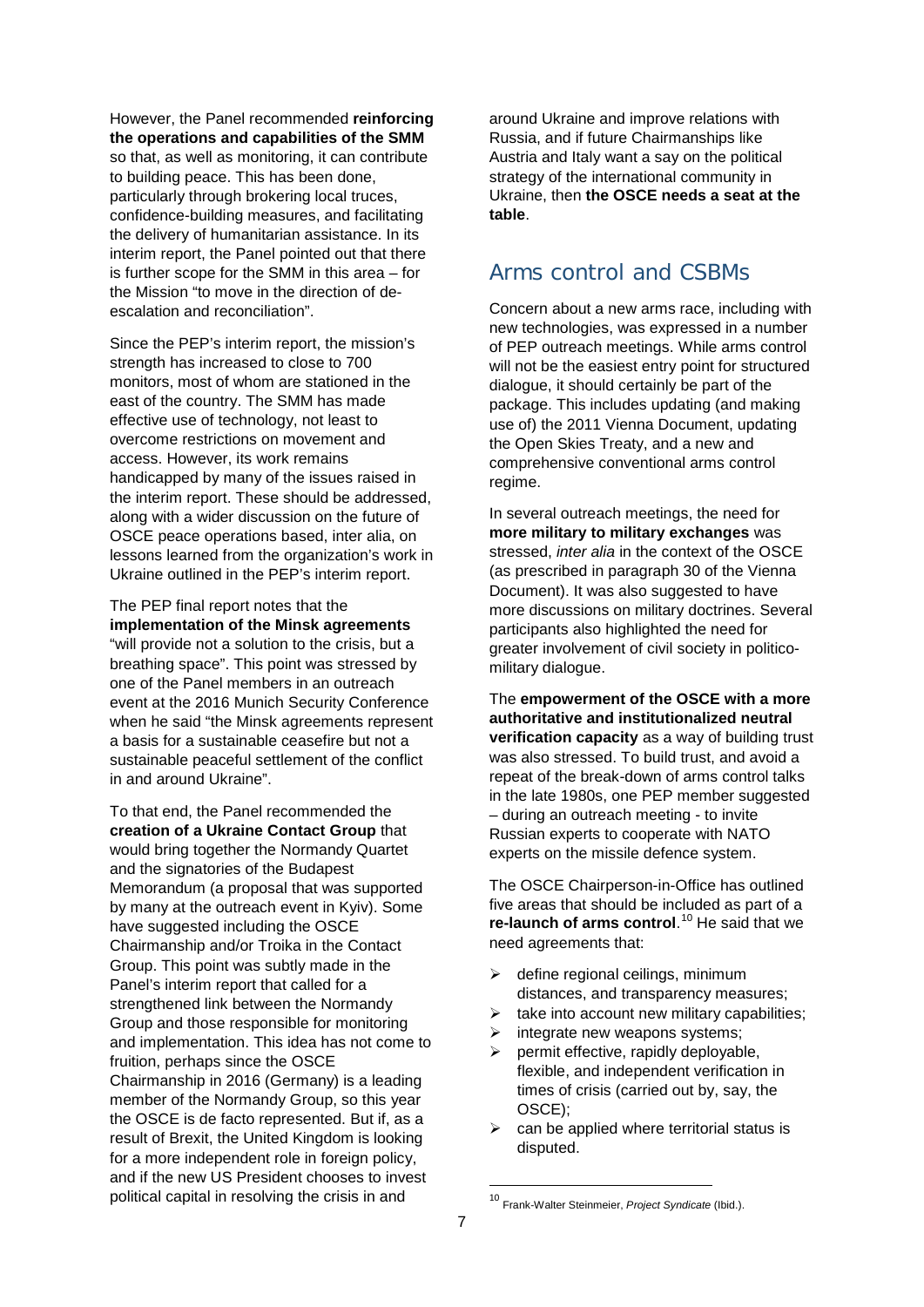It will be difficult to launch such a process, but it would be a vital confidence-building measure. As the OSCE Chairperson-in-Office pointed out, "arms-control agreements, history has demonstrated, are not the result of existing trust – they are a means to build trust where it has been lost".<sup>[11](#page-7-0)</sup>

## Unresolved Conflicts and the States "in-between"

As the final PEP report observes, "the core need is to deal with the problem of those countries whose security status is contested". In particular, attention is required to **resolve the protracted conflicts**.

Thus far, the existing negotiation frameworks have been unaffected by the sour mood created by the conflict in and around Ukraine. For example, France, Russia and the United States continue to work together for a settlement of the Nagorno-Karabakh conflict as Co-Chairs of the Minsk process. The US, EU, Russia, and Ukraine work together in the 5+2 format to resolve the Transdniestrian issue, and Russia and the United States work together in the Geneva International Discussions on Georgia. Therefore, these negotiation frameworks should be used as a means of building confidence among the mediators as much as the parties to the conflicts. Working together to resolve one of the protracted conflicts in the OSCE area would demonstrate that all sides are still committed to resolving conflicts in Europe rather than starting new ones.

This should be part of a bigger process designed to show that **countries situated between Russia and the West can be bridges between the two**, rather than a buffer or war zone. Such countries – like Belarus, Georgia, Moldova and Ukraine (described by some as "security orphans") – should be encouraged to have good political and economic relations with all of their neighbours, rather than being forced to choose an exclusive relationship with one side or the other.

<span id="page-7-0"></span>At a PEP-related GLOBSEC session in Bratislava on 16 April, some speakers warned that while Moscow's policy of creating a buffer zone of weak and badly governed countries

might indeed prevent further expansion of Western institutions, resulting deliberate disorder and chaos would pose serious security risks and threats for both Russia and Europe in the long term.

As one participant said at the PEP outreach meeting in Rome, "Europe's long-term goal should be finding a geopolitical and economic understanding with Russia concerning these states". It was emphasized at several PEP outreach meetings that any discussions about "states in-between" should involve those states. They should be a party to such talks, not the subject of them. "We should avoid a repeat of the Congress of Vienna or Yalta", said one of the Panel members at an outreach event in Warsaw on October 27. Furthermore, as stressed during one of PEP outreach meetings in London, it is important to deal with these countries individually, not collectively: they each have different perspectives and interests, and should not be seen as a monolith.

Of course, this process must respect the **fundamental right of sovereign states to choose their own security arrangements**. For example, any country has the sovereign right to apply for membership to NATO. But as the PEP final report points out, "at the same time the applicant country and NATO collectively as well as their neighbouring states have a collective responsibility to work together to strengthen the security of Europe as a whole where legitimate security interests of everyone are protected." This harks back to the notion of "common security".

More concretely, the PEP report suggested the exploration of **security regimes**. This is essential since there is little faith in security guarantees as a result of the demise of the 1994 Budapest Memorandum. Therefore, it would be useful to have a thorough discussion within the OSCE on security regimes, both in the context of resolving protracted conflicts, as well as in relation to neutral and non-aligned countries, and those that have given up their nuclear arsenals.

The final PEP report highlighted the need for the OSCE to play a more active role in implementing **measures aimed at normalizing the lives of people** in or near the territories concerned. Some small steps have been taken in recent years to add economic confidence-building measures to the OSCE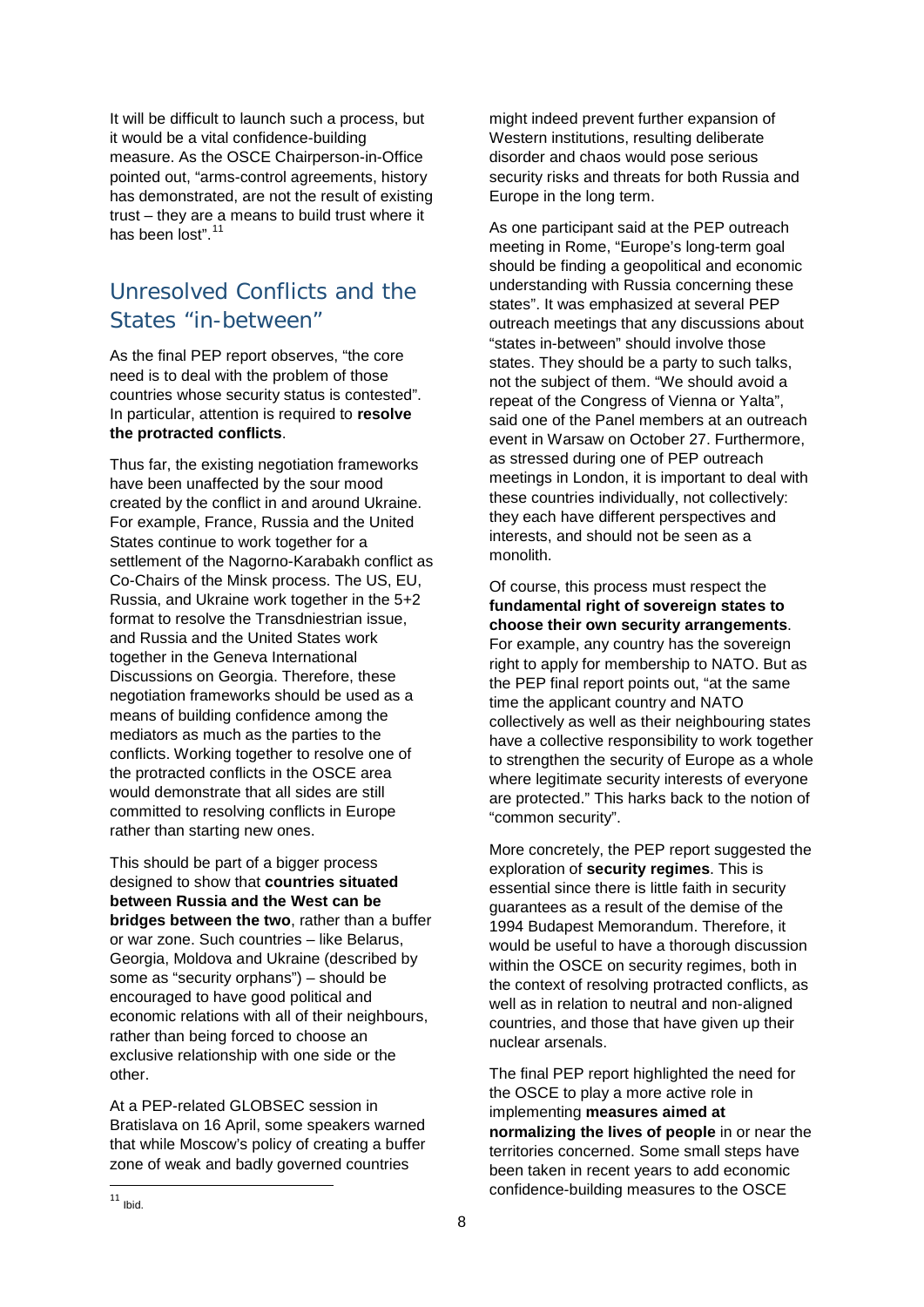toolbox, and to facilitate the delivery of humanitarian assistance. Since, as the Sustainable Development Goals have illustrated, there is a clear link between sustaining peace and sustaining development, the OSCE should further explore ways that it can help step up economic measures and promote cross-border/boundary trade and contacts. It should also demonstrate to parties the potential peace dividend of resolving protracted conflicts.

### Economic Connectivity

In its final report, the PEP stressed the need for **economic connectivity**. This issue was considered a taboo just two years ago, but thanks to the German OSCE Chairmanship it is now high on the agenda. A business conference on "Connectivity for Commerce and Investment", held in Berlin on 18 May 2016, showed the broad interest in this theme, including from the business community and civil society.

In the OSCE context, economic connectivity can be considered in a number of contexts: relations between Europe and Asia; between the European Union and Eurasian Economic Union (EEU); and trans-boundary cooperation, particularly in the context of **economic confidence-building measures**.

For instance, at the OSCE Security Days conference in Berlin on 23-24 June 2016, it was suggested to create a trilateral format involving the OSCE, EU, and EEU to discuss economic confidence-building measures. Another suggestion was to look at countries that have good relations with both the EU and the EEU, and promote that model so that these countries increase their markets and options rather than being forced to choose. It was also suggested to promote the harmonization of standards between the EU and EEU (based on WTO standards) to increase benefits for all.<sup>[12](#page-8-0)</sup>

The Panel suggested exploring the possibility of creating a **"quick and light" mechanism for resolving trade disputes** in the OSCE area. In that respect, it may be worth drawing on the expertise of the OSCE Court on Conciliation and Arbitration (which has never been used), or create an expert group (as

suggested by the PEP) to look at this and other economic connectivity issues.

When the time is ripe, the  $OSCE - as$ recommended by the PEP – should consider the creation of an international committee of relevant stakeholders to promote **economic development in Ukraine**. This could potentially strengthen the leverage of the Trilateral Contact Group, and work in close consultation with the Ukraine Contact Group.

A PEP outreach event in Athens on 10 May 2016 focused on the issue of migration and refugees. The challenge posed by **large flows of people on the move** highlights the issue of connectivity, both in terms of how the world has become more inter-connected, as well as how conflict and underdevelopment have created mixed flows of refugees and migrants. That said, as pointed out at the Athens meeting, the issue is a humanitarian, political and social challenge, not just an economic one. A number of recommendations were made which were communicated to the OSCE Informal Working Group on Migration and Refugee Flows.

Clearly, the second dimension is taking on a new relevance. Indeed, in a radical reverse of the past 30 years, the economic and environmental dimension is no longer the "empty basket" and, at the moment, is one of the few **entry points for dialogue between Europe and Russia** (and countries farther East). This is a fact which, by necessity, should be further developed.

# Modalities, Sequencing and Timing

A recurring theme throughout the PEP outreach process was the need for dialogue. After all, a lack of constructive dialogue was what motivated the Swiss Chairmanship to create the PEP in the first place.

The PEP recommended that the Chairmanship should organize the "**robust process of active diplomacy**" bilaterally or in small groups, or through structured working groups, regularly informing the Permanent Council of developments.

This is easier said than done. There is a fatigue among participating States of openended frameworks (like the Corfu process, the

<span id="page-8-0"></span> <sup>12</sup> OSCE, "From Confrontation to Co-operation: Restoring Cooperative Security in Europe – Conference Report", 23-24 June 2016[, http://www.osce.org/sg/256446.](http://www.osce.org/sg/256446)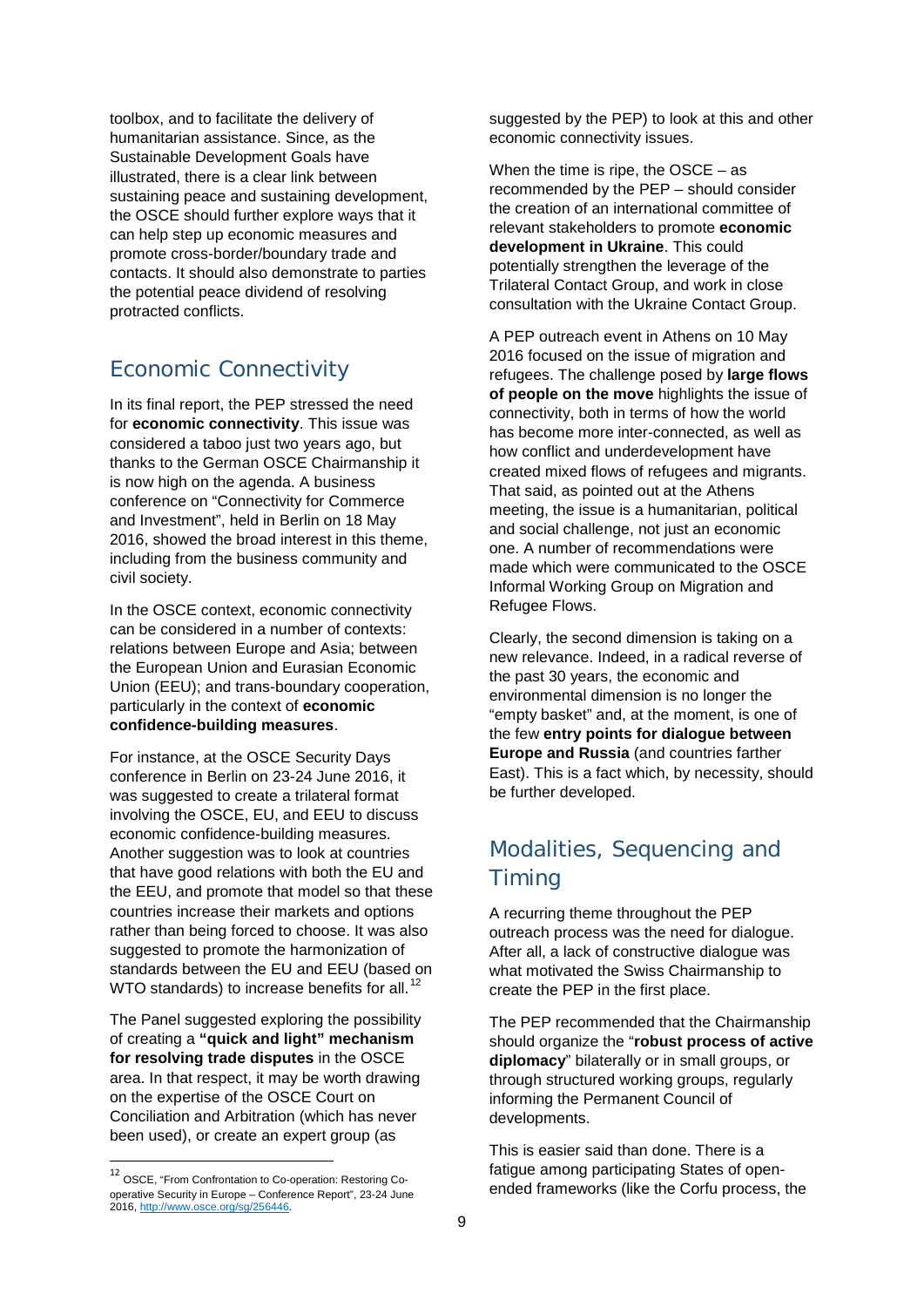V-to-V dialogues, and Helisnki+40) designed to promote security and cooperation in Europe and strengthen the effectiveness of the OSCE. Furthermore, as noted above, there is resistance by many OSCE participating States to enter into a dialogue with Russia until there is progress in the implementation of the Minsk agreements. As Wolfgang Ischinger wrote in his Foreword to the final PEP report: "it would not make sense to discuss architecture while the house is burning: such discussions can begin seriously only when the Minsk agreements have been implemented." Otherwise, goes the argument, states would be acting as if the situation was "business as usual", or would even reward bad behaviour.

The counter argument is that precisely because the situation is so bad, it is important to talk, to prevent misunderstandings and to de-escalate the situation.

**Diverse views on dialogue** were expressed in the PEP outreach events. For example, at a PEP meeting in London it was said that dialogue should not be seen as a reward or a punishment: it should take place without conditions. One participant pointed out the irony that the OSCE used to be accused of being a "talk shop", "but now we have lost the habit of dialogue". At the Rome meeting, it was underlined that pragmatism should not be interpreted as compromising on principles, but as assessing realistically the state of affairs and perspectives for mutual cooperation under current circumstances. At the Warsaw event, one participant warned that a lack of dialogue is increasing the risk of **misperceptions, mistrust, and mistakes**. In short, there was a widespread view that it is precisely in times of crisis that dialogue is most needed. One does not have to agree with the other side, but one cannot ignore them. As a participant at the Kyiv event said, "talking only to your friends is bad diplomacy".

So how should such a security dialogue be structured?

Firstly, such a process should be launched by **a high-level political signal**, ideally at the Hamburg Ministerial Council in December 2016. This would be a major accomplishment for the German Chairmanship that has sought to **renew dialogue, rebuild trust and restore security**. A Ministerial statement or decision on the need for dialogue on European security could emphasize that all participating States

are concerned by the break-down of trust and dialogue, and the militarization of relations. They could acknowledge that they have different perceptions on the factors leading to an erosion of trust and cooperation, but agree that they have a common interest in improving the situation. They could recall and reiterate their shared ambition to create a European security community, as agreed at the Astana Summit. And they could agree to begin a **structured security dialogue** that would focus on a number of **specific areas**, within a **specific timeframe**, with **specific objectives**. The process would require buy-in by all participating States. It must be inclusive to be successful.

That said, there will be variable levels of interest and participation. It would be advantageous to have **a core group of states** which drive the process, starting with the OSCE Troika and a self-selecting group of states that champion the process and provide support (including extra-budgetary contributions as necessary). Like the PEP, the process should be assisted by a light support team.

The process itself should be considered part of the solution. As the US paper points out, "a structured dialogue on aspects of security in the OSCE region could serve as a confidenceand security-building measure in and of itself". The negotiations between 1972 and 1975 leading to agreement on the Helsinki Final Act, or the types of preparatory meetings that used to precede OSCE Summits are good precedents.

Concerning **modalities**, the American proposal of 20 September provides a useful starting point: "The OSCE Chairmanship-in-Office could direct this focused work of the PC and FSC in separate and joint meetings, including special focused meetings, and organize additional events – with experts and/or reinforcement from capitals – to exchange views on security issues in all three dimensions, to highlight the ongoing work of the Organization, and to consider practical steps the Organization could take to make additional contributions to the security environment in Europe". The OSCE's Committees, the Forum for Security Cooperation, as well as the Parliamentary Assembly should also be involved. There should also be opportunities for external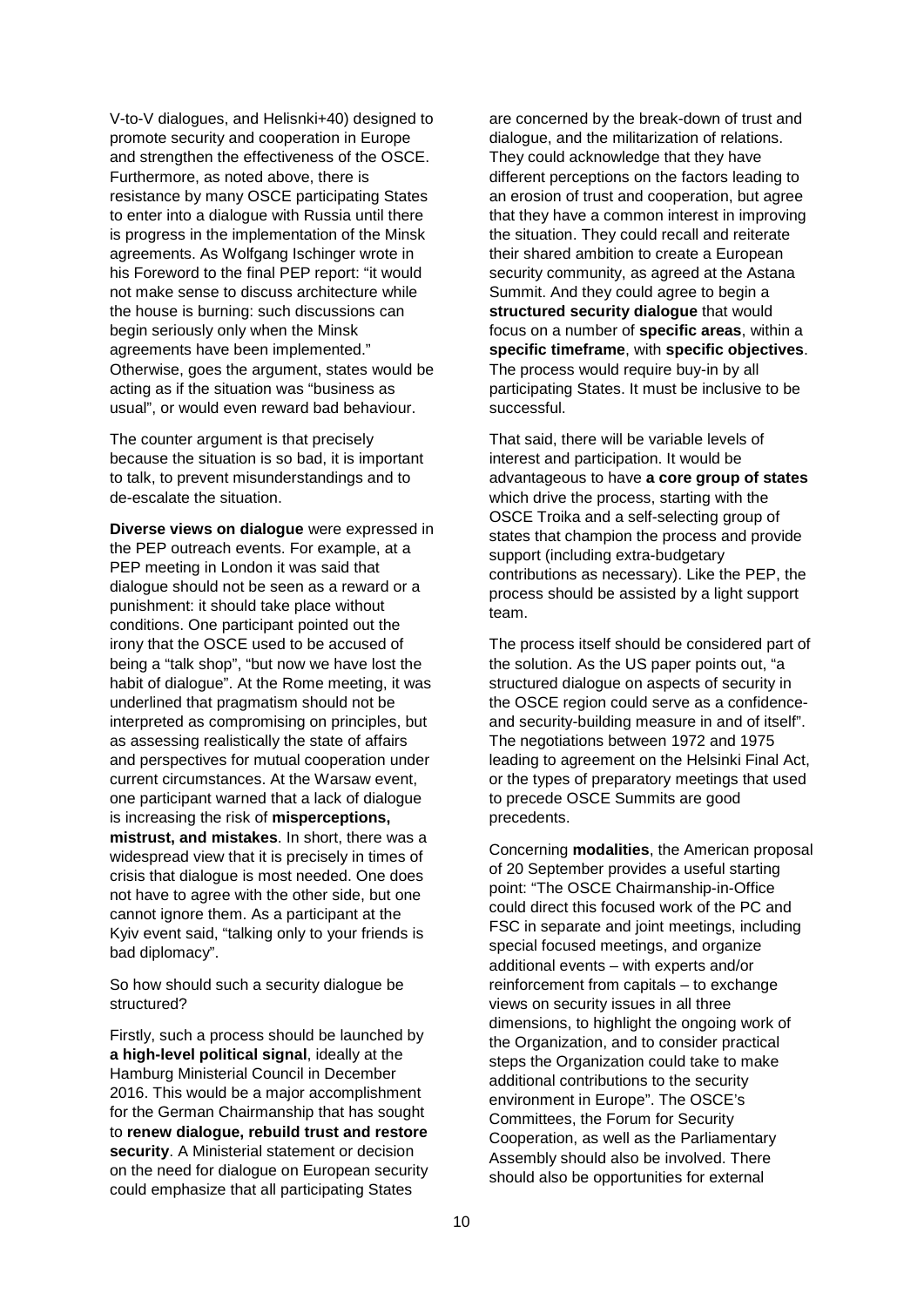experts as well as youth representatives to provide input.

**Informal meetings** should also be planned throughout 2017 (particularly in Austria) in creative formats – outside the Hofburg – to encourage fresh thinking. There should be at least one high-level meeting in this format (e.g., on the margins of the Alpbach Forum) to provide an opportunity for senior officials to meet, particularly after elections in a number of key OSCE states like the US, France and Germany.

The **security dialogue** should be launched before the end of 2016 (ideally at the Hamburg Ministerial Council), and continue through 2017. As the PEP report recommended, the process should conclude with a **Summit meeting** (ideally at the end of 2017 or in early 2018) since "the questions at issue are of a nature and urgency that requires the involvement of Heads of State or Government". In that respect, a clear endorsement from German Chancellor Angela Merkel would give the process a strong boost.

In conclusion, a **dialogue on European security as a common project** is highly urgent, and the OSCE is the place to have it. The process will be difficult. But as the OSCE Chairperson-in-Office, German Foreign Minister Steinmeier observed in his editorial, "it would be irresponsible not to try".<sup>[13](#page-10-0)</sup>

<span id="page-10-0"></span> <sup>13</sup> Frank-Walter Steinmeier, *Project Syndicate* (Ibid.).